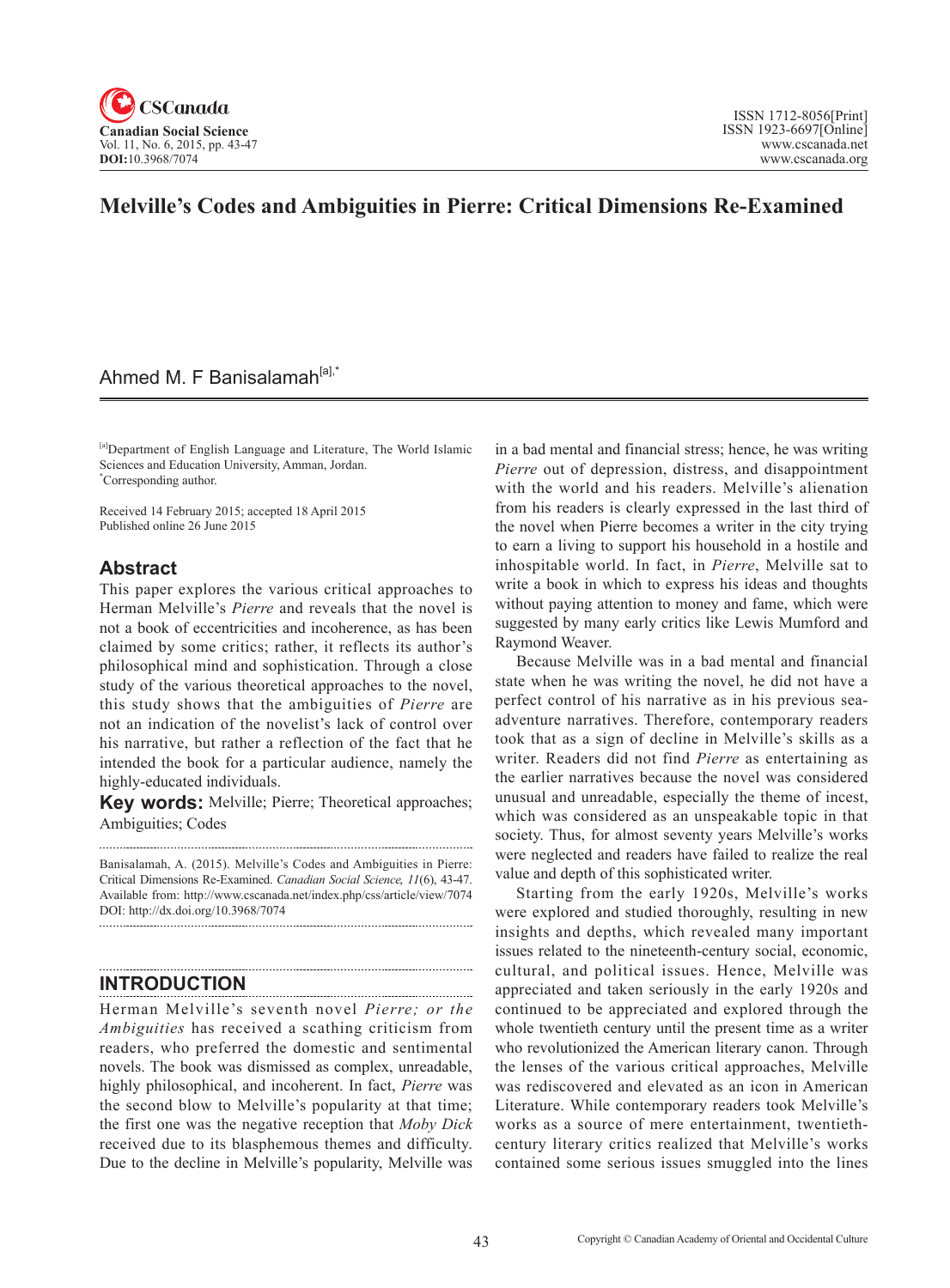of his books, which needed intelligent and insightful audience to dig up. Literary criticism was able to open new avenues into Melville's works, which drew attention to serious issues necessary for understanding nineteenthcentury American culture. *Pierre*, which was dismissed as complex and inappropriate, was highly appreciated by modern critics and considered one of Melville's finest works, for in its complexities and oddities were smuggled Melville's finest thoughts and intellectual depth that few writers would be able to exhibit. While contemporary critics deemed *Pierre* as an indication of Melville's decline as an author, literary critics in the 1920s were able to discover new insights that were unexplored before. What the contemporary readers took as a sign of Melville's failure as a writer, the twentieth-century critics, however, took as a sign of advancement and sophistication in his intellectual power. Literary critics were able to reveal the real depth and value of this book by showing that Melville used the novel's oddities, eccentricities in its language and structure and even in its themes as a sophisticated way of hiding his serious messages behind allusions, symbolic characters and themes. *Pierre* has lent itself greatly to the various critical approaches including historicism, new-criticism, feminism, race theory, queer theory, cultural theory, and psychoanalysis.

### **DISCUSSION**

Historical/biographical criticism initiated the journey of discovery of this novel and opened the road for further critical exploration. Critics like Lewis Mumford, Brian Higgins, and Hershel Parker made seminal studies of the novel and its author, which lay the foundation for the later critical explorations during the late twentieth century. These critics aimed at clarifying all the mysteries associated with the writing of *Pierre* by connecting its contents with all the complications that characterized Melville's life at the time. Their concern was to show that the narrative complexities of the novel were not a sign of a decline in Melville's skills as a writer, but rather a reflection of his mental and financial stresses. They indicated that these oddities in narrative structure and themes have been the major reasons for the contemporary readers' failure to decipher Melville's obscured messages. Hence, these critics gave new dimensions and opened new horizons into the novel.

Lewis Mumford was central in the early Melvillean studies. Many critics, to be explored later, based their studies on his observations. In his "Amor, Threatening," Mumford links many themes of *Pierre* with events in Melville's life at the time he was writing the novel. He poses some questions about Melville's exclusion of women from his earlier works. For instance, he associates Melville's troubled relations with his wife and daughters, following the death of his first son, with his tendency to "dissociate women from his account of man's deepest experience" (pp.137-139). Mumford views Melville, whose "world is, all too literally, a man-of-war's world," as a misogynist (p.138). Mumford's observations were of great use to the later feminist critics. In additions, his insights regarding the author's mental anxieties and stress at the time he was writing the novel made the basic foundation that inspired the later psychological approaches to the book. He alludes to the fact that *Pierre* represents Melville's unconscious mind, his anxieties, which inspired the later Freudian approaches related to sexual anxiety and male hysteria. Mumford sees Pierre's sexual symbols as the unconscious revelation of his dilemmas as a writer (pp.138-142). Furthermore, he alludes to Melville's blasphemous themes, which proved useful to the later New-Critical studies. Mumford concludes by asserting that *Pierre* is indeed "a book of fragments, and the fragments are worth mining and extracting" (p.152).

Higgins's and Parker's seminal biographical research in the mid 1970s have resolved many mysteries about the book and opened the opportunity for further critical studies about Melville. Their study has shown that the discrepancy in style between the first two thirds of the book and the last third is directly related to Melville's mental dilemma. Melville's desperate mood, poverty, poor health conditions, and the financial crisis were among the many factors that drove Melville to write "impulsively and lose control over his story" (pp.244-45). Higgins and Parker were concerned about the inserted chapters of the book when Pierre suddenly appears as a writer in the city. They maintain that "the inserted parts were the product of a different impulse and mood than the original manuscript" (p.245). Thus, biographical/ historical criticism paved the way for the later boom in Melville studies which reached its zenith in the late twentieth century.

*Pierre* has opened itself greatly to the New-Critical studies during the mid twentieth century. Critics Lawrence Thompson, F. O. Matthiessan, William Braswell, Richard Chase, R. K. Gupta, and Miss Haave have examined Melville's use of symbols to communicate his religious themes and other concerns. Gupta explores such symbols as Pierre's burning of his father's "chair-portrait as a symbol of his complete disavowal of his social heritage" (p.122). Other symbols he explores include the Memnon Stone and the Enceladus; he suggests that the "significance of these symbols is thematic: they provide mythological parallels to the situation of the hero" (p.123). Thompson interprets *Pierre* as a "thinly veiled and consistently worked-out allegory of Melville's "quarrel with God" (qtd in. Gupta, p.121). Matthiessan points out that Melville's "doctrine of cunningly linked analogies is closely akin to Emerson's proposition that "every natural fact is a symbol of some spiritual fact" (qtd in. Gupta, p.121). Miss Haave asserts that "Melville's use of symbolism in *Pierre* is an attempt to communicate and not to hide his central meaning" (qtd in. Gupta, p.123). William Braswell has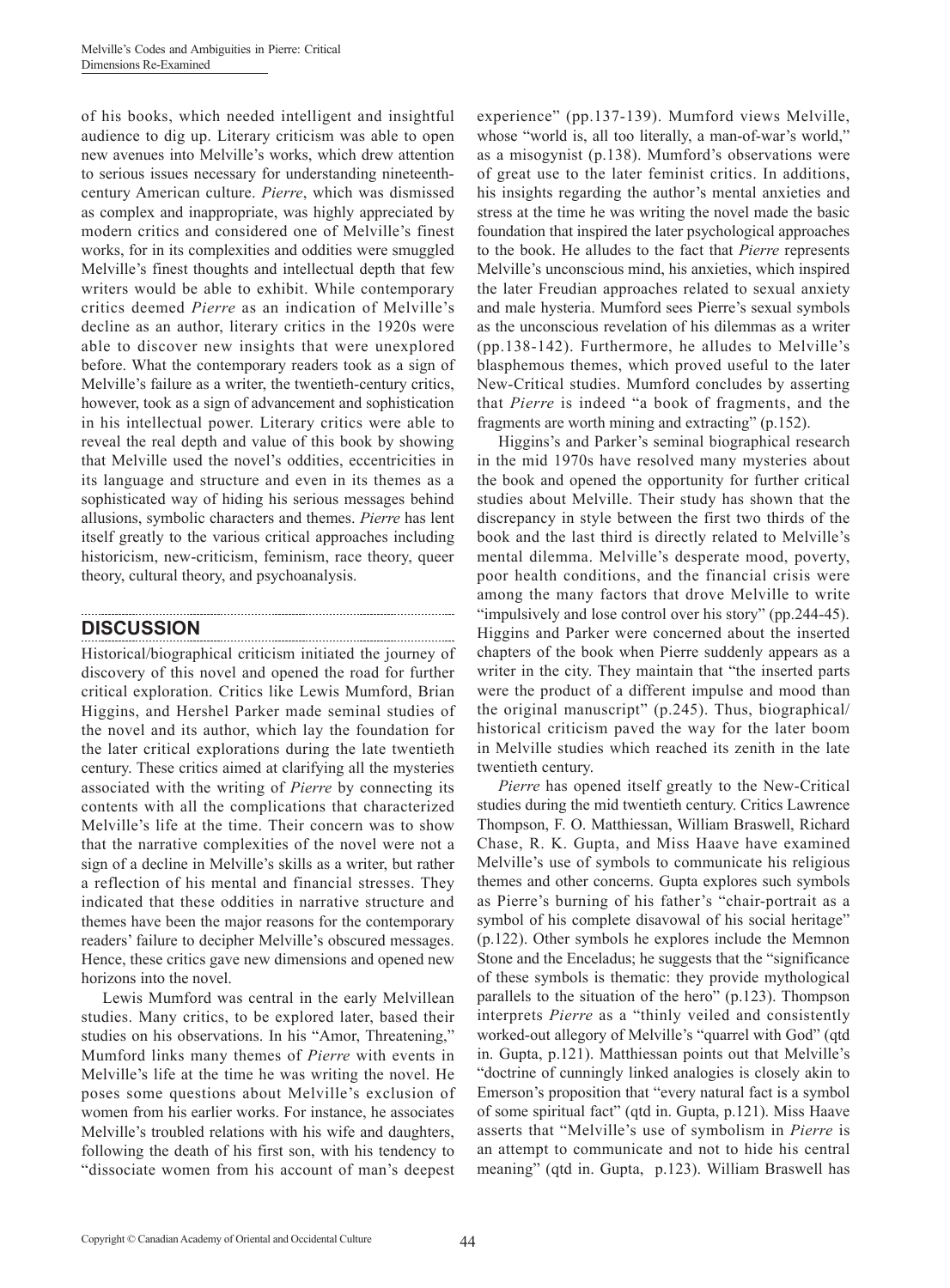examined Melville's continuous change of "technique and tone to accord with his intentions" (p.284). By explaining these techniques, Braswell shows that Melville intended the early love scenes to parody the sentimental writings of his time (pp.285-89). Thus, New-Criticism paved the way further for the later boom in the critical studies of this novel by showing that many elements of the novel, once a source of puzzlement to contemporary readers, are symbolic and that Melville used them as a way of communicating his themes. For instance, the later queer theorists built on New-Critics' studies of symbolism to explore the homosexual themes. In addition, based on the New-Critics' assumptions that the book abounds with symbolism, racial criticism made very illuminating studies of Melville's use of the colors black and red as a way of communicating his anti-racial attitude subtly.

Exploration of the homoerotic themes in the novel dates back to the 1950s with such critics as Richard Chase and Walter Sutton. These two critics briefly pointed to the existence of homosexual allusions in the novel. Chase claimed that "Melville's estrangement from society and his consciousness of his estrangement have something to do with what today we would call sexuality"; he indirectly suggests that "many of Melville's pathologies and fears resulted from his sexual tensions" (qtd in. Creech, p.61). With the rise of many late-twentieth-century progressive and radical movements such as the Civil Rights Movement, the Feminist movement, and the Gay Rights movement, Gay criticism, with the newly-won sexual freedom and the new changes in social attitudes about sexuality, gained momentum in opening new insights that revolutionized Melvillean studies.

In his *Closet Writing / Gay Reading*, James Creech presented a monumental study of the homosexual themes of the novel. The anti-homosexual sentiment which permeated the late 1960s gave gay critics new freedom in the field, which resulted in giving the book new dimensions about Melville's hidden homosexual secrets. Creech asserts that straight criticism, such as deconstruction, cannot bring the homosexual meanings to light because of its reductiveness and limitations; he maintains: "against this pervasive form of literary-critical reductionism, a criticism undertaking, against all odds, to re-queer the censored text is an important phase of lesbian and gay literary criticism . And putting homosexuality back into its rightful place is a literary criticism in the fullest sense" (p.29). Therefore, he presents a "Camp Reading" which stresses the importance of "identification" when studying homoeroticism in a text. He avers that a work of a gay writer is meant to be read by sympathetic readers, gay readers, who have better ability to identify with the text and its maker (pp.42-43). Creech's argument reveals that *Pierre* is full of codes through which Melville intended to hide his homosexual themes because homosexuality was a dangerous topic in the nineteenthcentury American culture where there was very limited sexual freedom. Therefore, Melville had to use codes and disguises to cover his sexual allusions (pp.112-117, 165). Creech suggests that "Isabel is a feminine cover for what is psychologically and logically a male character." meaning Isabel is the incarnation of Pierre's father, and Pierre's attraction to her is a disguised homoerotic attraction to his father (p.155). He suggests that Melville used the incest theme as a "Trojan Horse" through which he "smuggled" his homoerotic anxieties into the text (pp.122-128). Pierre's "masturbatory indulgence before the quasi-pornographic image of his father" (p.141) is another supporting argument that Creech makes based on Pierre's closeting of his father's chair-portrait. Indeed, Creech's argument is insightful and illuminating; it gave the text to new dimensions of the possibility that Melville might have been a gay and due to the homophobia of nineteenth-century America, he had to fill his book with codes and ambiguities as a cover. Still, ambiguities of other kinds continue to be uncovered by other critical approaches.

Racial criticism found new ways into the novel during the late 1990s through the  $21<sup>st</sup>$  century; it revealed Melville's radical attitudes to racial discrimination against Blacks and Native Indians. In fact, racial criticism has built its assumptions on cultural studies about this book, which I will explore later in this paper. Critics Nancy Sweet, Robert Levine, and Oshima Yukiko were the major critics who approached the novel from the lens of racial theory.

Sweet's argument reveals the political conflict about racial discrimination with respect to the Fugitive Slave Law. She explains that Pierre's anxiety to "reconcile himself with his newly-discovered dark half sister" is due to his "entrenched belief about white superiority" (p.3). She asserts that "Melville uses his love story to address the competing doctrines of idealism and expediency at the center of political discourse among abolitionists and Northern politicians" (p.4). Oshima presents a valid argument by looking at Isabel as a Native Indian, thus revealing Melville's radical attitudes against the displacement of Native Indians. He makes references to the color "red" to suggest that Isabel has "Native American blood" (p.7). Levine, on the other hand, looks at Isabel's racial identity as black by scrutinizing Melville's ironic use of the "genealogical motif" (p.23). He builds his argument on the symbolic use of the color black particularly the incident when Pierre burns his father's portrait and gets his hands blackened. He uses this incident to show how "Melville offers both veiled and blatant suggestions about racial significance of the blackening" (p.23). Levine suggests that "Pierre's (and his mother's and culture's) concern about genealogy and identity is concerns about genealogy and race" (p.25). These discoveries are a clear indication that Melville's writings were not becoming complex and philosophical, but most likely that he intended such novels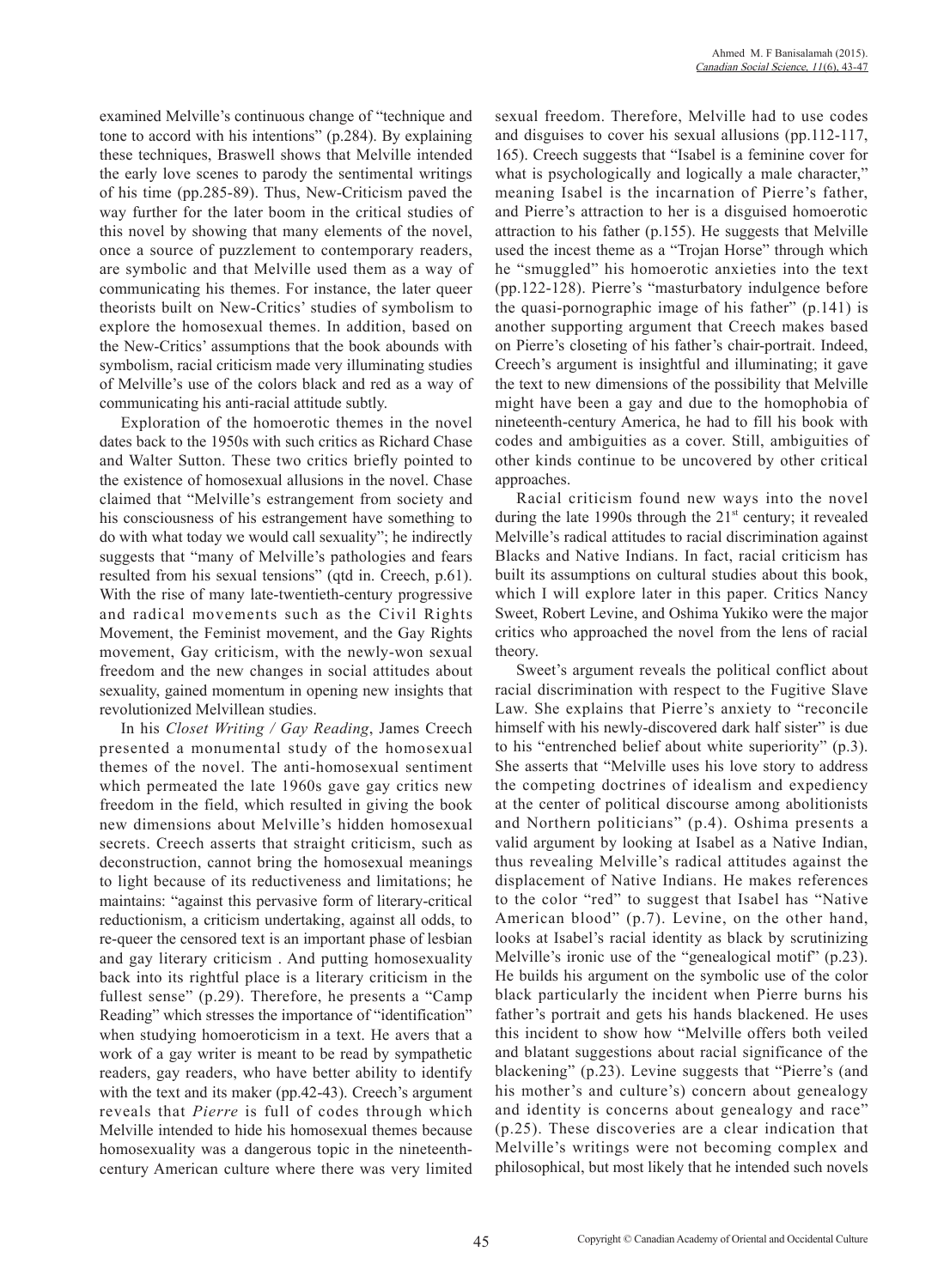for a particular audience, perhaps the highly-educated intellectuals or political authorities.

Feminist critics added new insights about Melville's attitude to women of the nineteenth-century America. The early feminist reading of the novel was based on certain biographical information related to Melville's relationship with his wife Elizabeth and his daughters. Early critics Raymond Weaver, Richard Chase, and Lewis Mumford believed that Melville was a misogynist because of his exclusion of women from his works. In his 1972 dissertation about Melville, Fred Pinnegar points out that the position of these early scholars was "grounded in a Freudian reading of Melville's biography—in their interpretation of a female-or mother-damaged Melville" (qtd in. Schultz & Haskell, p.7). Thus, early scholars failed to study the novel within the cultural context, especially the general socioeconomic condition of women; in fact, they failed to take into consideration how women were victims of a patriarchal culture. Mid twentiethcentury feminist critics looked into *Pierre* through the lens of new-criticism; they focused on the male narrator's experience rather than on the situation of women (Schultz & Haskell, p.8).

Furthermore, *Pierre* has opened itself greatly to Psychoanalytic criticism since the mid 1970s; it has been given deeper psychological dimensions. Themes like incest, the Oedipal complex, anxiety, sexuality, the unconscious, and male hysteria were deeply discussed by many scholar, including, but not limited to, R. Scott Kellner, Paula Miner-Quinn, Joan Margretta, and Stephen Rachman. These themes, once a source of confusion and ambiguities, have been explored in relation to Melville's mental and sexual anxieties, which provided new insights into this complicated book and sophisticated maker.

Kellner offered an insightful study of numerous psychological themes in the novel. Exploring Pierre's insecurity and sexual confusion, Kellner asserts that Pierre's "relationship with his mother has confused and stymied his sexual identity (p.8). He maintains that "this feminity in Pierre's nature is expressed in homosexual overtones in his relations with Glen Stanley and Lucy's brothers" (Ibid.). In addition, Kellner explores the Oedipal theme in the novel; he shows how Pierre, by running away with Isabel, his surrogate mother, is able to satisfy his incestuous longings to take his father's place with his real mother (p.14). Further, Kellner deepens his exploration of these psychological themes by discussing the many phallic symbols that reflect Pierre's sexual longings for his sister Isabel, such as Pierre's "cane," Isabel's guitar, and the "pine-tree" (pp.15-18). Miner-Quinn examines Melville's use of the incest theme as to direct readers "away from the more powerful (but subtle) themes of possible impotency and homosexuality that underlie all other sexual problems in the book" (p.111). She suggests that this aspect of the novel might reflect Melville's own sexual anxieties. Margretta discusses how Melville was concerned with the "double ego," the conscious ego and the subconscious one, an issue that the whole nineteenth century was preoccupied with (pp.234-44). She maintains that Melville was "in sympathy with the voluntarist rebellion in philosophy and psychology, which changed the traditional authority of reason, rejecting rationality as an adequate guide to human truth" (p.235). Stephen Rachman explores the theme of male hysteria in relation to Pierre and the nineteenth-century culture, which was highly preoccupied with the psychology and the issue of madness (pp.226-28).

In addition, as I indicated earlier, the early 1970s witnessed the rise of various progressive movements such as the gay rights movements and the feminist movement, which occasioned a change in the general attitude towards Melville as a misogynist. Unlike the early Melvillean scholars, who did not take the cultural context of women's socio-economic condition into consideration, late twentieth-century scholars based their studies on close examination of the cultural context of Melville's age. Therefore, these modern scholars produced more advanced and illuminating studies, which gave *Pierre*  and other Melvillean books new dimensions. Critics Kris Lackey, Wyn Kelly, and Wendy Flory made significant studies about this novel. Lackey asserts that "*Pierre* reproduces a symbolic sexual economy, derived from allegory and romance, in which women appear largely as projections of male consciousness, variously pathetic, menacing, domineering, and servile" (p.68). Schultz and Haskell indicate that Melville lived in New York and admired women's performances in the theater and operas. He was influenced by women's advocates Margaret Fuller, Elizabeth Cady Stanton, and Lucy Stone (p.4). They contend that although not many women appear in his writings as major characters, his works "reveal his consciousness of powerful and self-actualized individual women as well as of women's sexuality, of women's disempowerment, and of working women's lives (p.4). Kelly avers that Melville joined many nineteenth-century women writers in their quest for women's rights (p.91). By offering a different kind of domesticity, one that is founded on fraternal love rather than marriage, Melville made a "radical change to social conventions" (p.92). Flory "sees the four women in *Pierre* as psychologically symbolic characters personifying dimensions of Melville's mind" (qtd in. Schultz & Haskell, p.10). She suggests that "in all the specifics of Isabel's detailed characterization, she personifies the creative imagination; she is carefully particularized as the Melvillean imagination" (p.121). Still, more profound critical explorations of this superb novel can be found in other approaches, which gave it further dimensions.

 Late twentieth-century cultural studies read *Pierre* as an important cultural and historical document about nineteenth-century America. Samuel Otter sees the novel as Melville's representation of Saddle Meadows